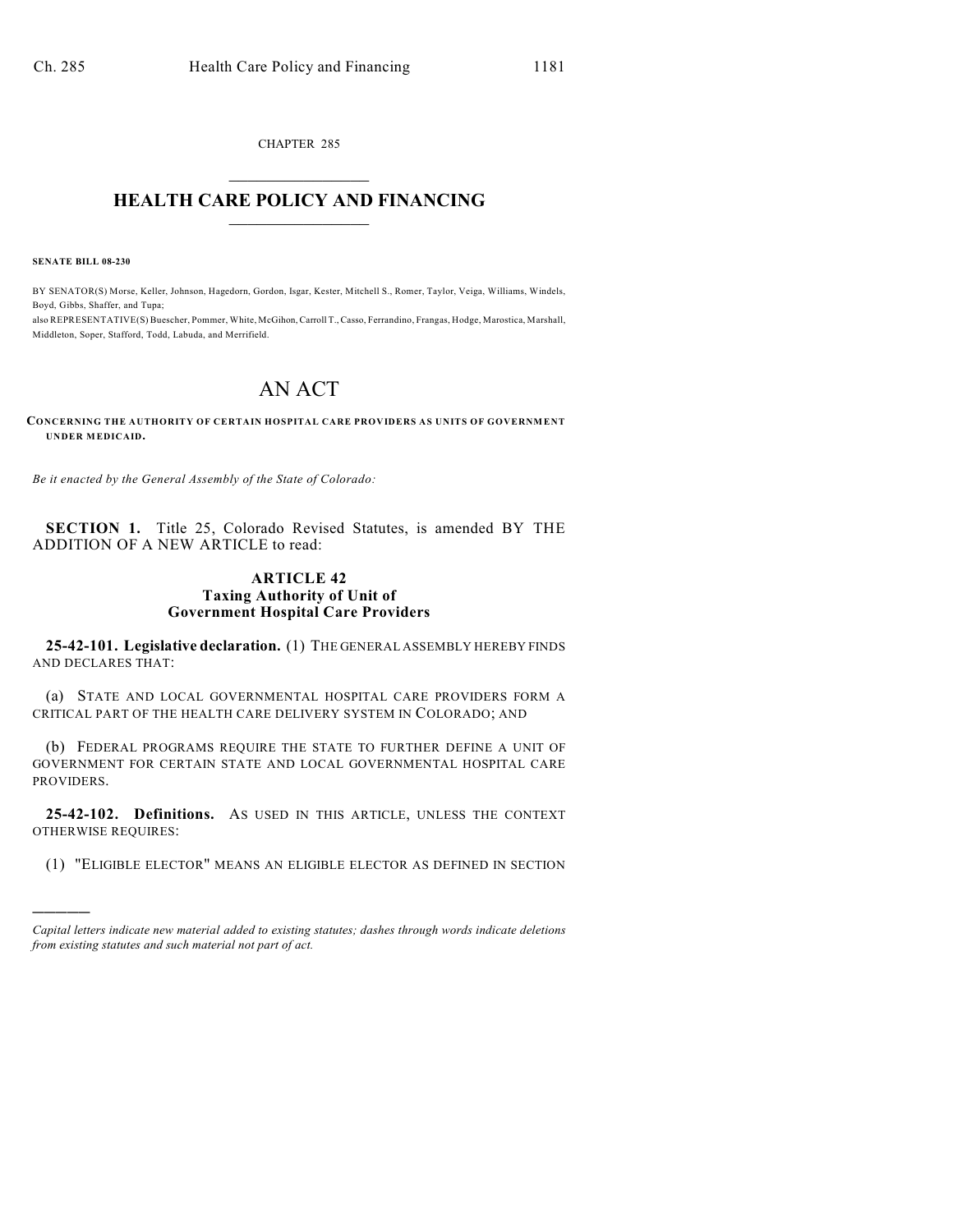32-1-103 (5) (a) (I), C.R.S., OF THE TAXING AREA OF A UNIT OF GOVERNMENT HOSPITAL PROVIDER.

(2) "QUALIFIED PURCHASER" MEANS A PERSON DOMICILED IN COLORADO WHO HAS BEEN ISSUED A DIRECT PAYMENT PERMIT NUMBER PURSUANT TO SECTION 39-26-103.5, C.R.S.

(3) "TAXING AREA" MEANS:

(a) IN THE CASE OF THE DENVER HEALTH AND HOSPITAL AUTHORITY, THE CITY AND COUNTY OF DENVER;

(b) IN THE CASE OF A COUNTY HOSPITAL, THE COUNTY IN WHICH THE HOSPITAL IS LOCATED;

(c) IN THE CASE OF A HOSPITAL WITHIN A HEALTH SERVICE DISTRICT, THE HEALTH SERVICE DISTRICT;

(d) IN THE CASE OF THE UNIVERSITY OF COLORADO HOSPITAL AUTHORITY, THE COUNTIES OF ADAMS, ARAPAHOE, BOULDER, DOUGLAS, AND JEFFERSON AND THE CITY AND COUNTY OF BROOMFIELD; AND

(e) IN THE CASE OF A MUNICIPAL HOSPITAL, THE COUNTY IN WHICH THE HOSPITAL IS LOCATED.

(4) "UNIT OF GOVERNMENT HOSPITAL CARE PROVIDER" MEANS:

(a) THE DENVER HEALTH AND HOSPITAL AUTHORITY CREATED PURSUANT TO SECTION 25-29-103;

(b) THE BOARD OF ANY COUNTY HOSPITAL CREATED PURSUANT TO SECTION 25-3-301;

(c) A HEALTH SERVICE DISTRICT WITHIN THE MEANING OF SECTION 32-1-103 (9), C.R.S.;

(d) THE UNIVERSITY OF COLORADO HOSPITAL AUTHORITY, CREATED PURSUANT TO PART 5 OF ARTICLE 21 OF TITLE 23, C.R.S.; OR

(e) A MUNICIPALLY OWNED HOSPITAL CREATED PURSUANT TO SECTION 31-15-711 (1) (e), C.R.S.

**25-42-103. Grant of taxing authority.** (1) EACH UNIT OF GOVERNMENT HOSPITAL CARE PROVIDER, UPON THE AFFIRMATIVE ACTION OF ITS GOVERNING BODY, SHALL HAVE THE AUTHORITY TO LEVY AND COLLECT A SALES TAX AS FOLLOWS:

(a) UPON THE APPROVAL OF THE ELIGIBLE ELECTORS OF THE UNIT OF GOVERNMENT HOSPITAL CARE PROVIDER'S TAXING AREA AT AN ELECTION HELD IN ACCORDANCE WITH SECTION 20 OF ARTICLE X OF THE STATE CONSTITUTION AND THIS ARTICLE, THE UNIT OF GOVERNMENT HOSPITAL CARE PROVIDER MAY LEVY A UNIFORM SALES TAX THROUGHOUT ITS ENTIRE TAXING AREA UPON EVERY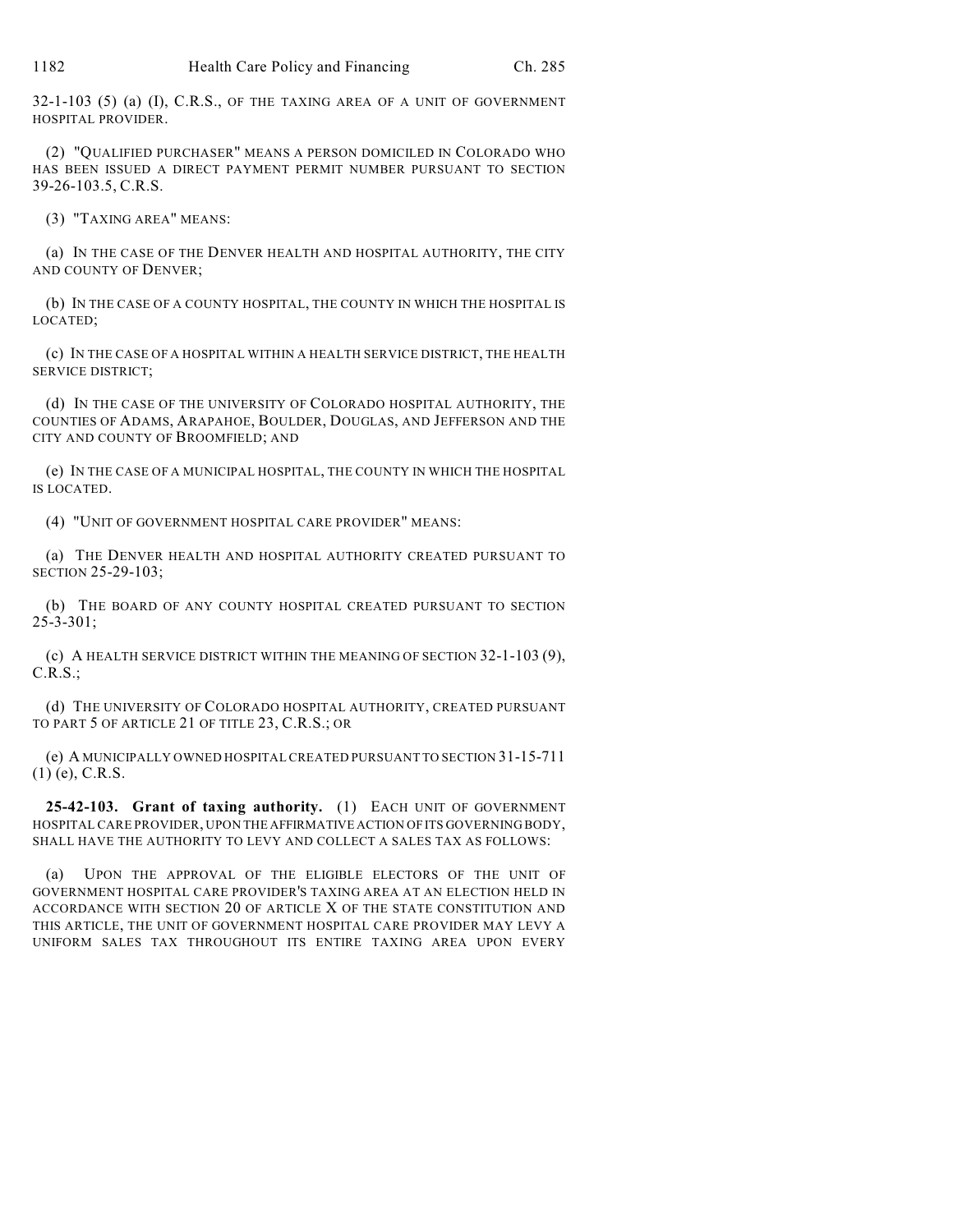TRANSACTION OR OTHER INCIDENT WITH RESPECT TO WHICH A SALES TAX IS LEVIED BY THE STATE PURSUANT TO THE PROVISIONS OF ARTICLE 26 OF TITLE 39, C.R.S.

(b) A SALES TAX IMPOSED PURSUANT TO PARAGRAPH (a) OF THIS SUBSECTION (1) SHALL NOT BE LEVIED ON:

(I) THE SALE OF TANGIBLE PERSONAL PROPERTY DELIVERED BY A RETAILER OR A RETAILER'S AGENT OR TO A COMMON CARRIER FOR DELIVERY TO A DESTINATION OUTSIDE THE TAXING AREA; OR

(II) THE SALE OF TANGIBLE PERSONAL PROPERTY ON WHICH A SPECIFIC OWNERSHIP TAX HAS BEEN PAID OR IS PAYABLE WHEN SUCH SALE MEETS THE FOLLOWING CONDITIONS:

(A) THE PURCHASER DOES NOT RESIDE IN THE TAXING AREA OR THE PURCHASER'S PRINCIPAL PLACE OF BUSINESS IS OUTSIDE THE TAXING AREA; AND

(B) THE PERSONAL PROPERTY IS REGISTERED OR REQUIRED TO BE REGISTERED OUTSIDE THE TAXING AREA UNDER THE LAWS OF THIS STATE.

(c) THE SALES TAX IMPOSED PURSUANT TO PARAGRAPH (a) OF THIS SUBSECTION (1) SHALL BE IN ADDITION TO ANY OTHER SALES OR USE TAX IMPOSED PURSUANT TO LAW AND IS EXEMPT FROM THE LIMITATION IMPOSED BY SECTION 29-2-108 (1), C.R.S.

(2) (a) THE COLLECTION, ADMINISTRATION, AND ENFORCEMENT OF A SALES TAX IMPOSED PURSUANT TO SUBSECTION (1) OF THIS SECTION SHALL BE PERFORMED BY THE EXECUTIVE DIRECTOR OF THE DEPARTMENT OF REVENUE IN THE SAME MANNER AS THAT FOR THE COLLECTION, ADMINISTRATION, AND ENFORCEMENT OF THE STATE SALES TAX IMPOSED PURSUANT TO ARTICLE 26 OF TITLE 39, C.R.S., INCLUDING, WITHOUT LIMITATION, THE RETENTION BY A VENDOR OF THE PERCENTAGE OF THE AMOUNT REMITTED TO COVER THE VENDOR'S EXPENSE IN THE COLLECTION AND REMITTANCE OF THE SALES TAX AS PROVIDED IN SECTION 39-26-105, C.R.S. THE EXECUTIVE DIRECTOR OF THE DEPARTMENT OF REVENUE SHALL MAKE MONTHLY DISTRIBUTIONS OF SALES TAX COLLECTIONS TO THE UNIT OF GOVERNMENT HOSPITAL CARE PROVIDER. THE UNIT OF GOVERNMENT HOSPITAL CARE PROVIDER SHALL PAY THE NET INCREMENTAL COST INCURRED BY THE DEPARTMENT OF REVENUE IN THE ADMINISTRATION AND COLLECTION OF THE SALES TAX.

(b) (I) A QUALIFIED PURCHASER MAY PROVIDE A DIRECT PAYMENT PERMIT NUMBER ISSUED PURSUANT TO SECTION 39-26-103.5, C.R.S., TO A VENDOR OR RETAILER THAT IS LIABLE AND RESPONSIBLE FOR COLLECTING AND REMITTING ANY SALES TAX LEVIED ON A SALE MADE TO THE QUALIFIED PURCHASER PURSUANT TO THE PROVISIONS OF THIS ARTICLE. A VENDOR OR RETAILER THAT HAS RECEIVED A DIRECT PAYMENT PERMIT NUMBER IN GOOD FAITH FROM A QUALIFIED PURCHASER SHALL NOT BE LIABLE OR RESPONSIBLE FOR COLLECTION AND REMITTANCE OF ANY SALES TAX IMPOSED ON THE SALE THAT IS PAID FOR DIRECTLY FROM THE QUALIFIED PURCHASERS' FUNDS AND NOT THE PERSONAL FUNDS OF ANY INDIVIDUAL.

(II) A QUALIFIED PURCHASER THAT PROVIDES A DIRECT PAYMENT PERMIT NUMBER TO A VENDOR OR RETAILER SHALL BE LIABLE AND RESPONSIBLE FOR THE AMOUNT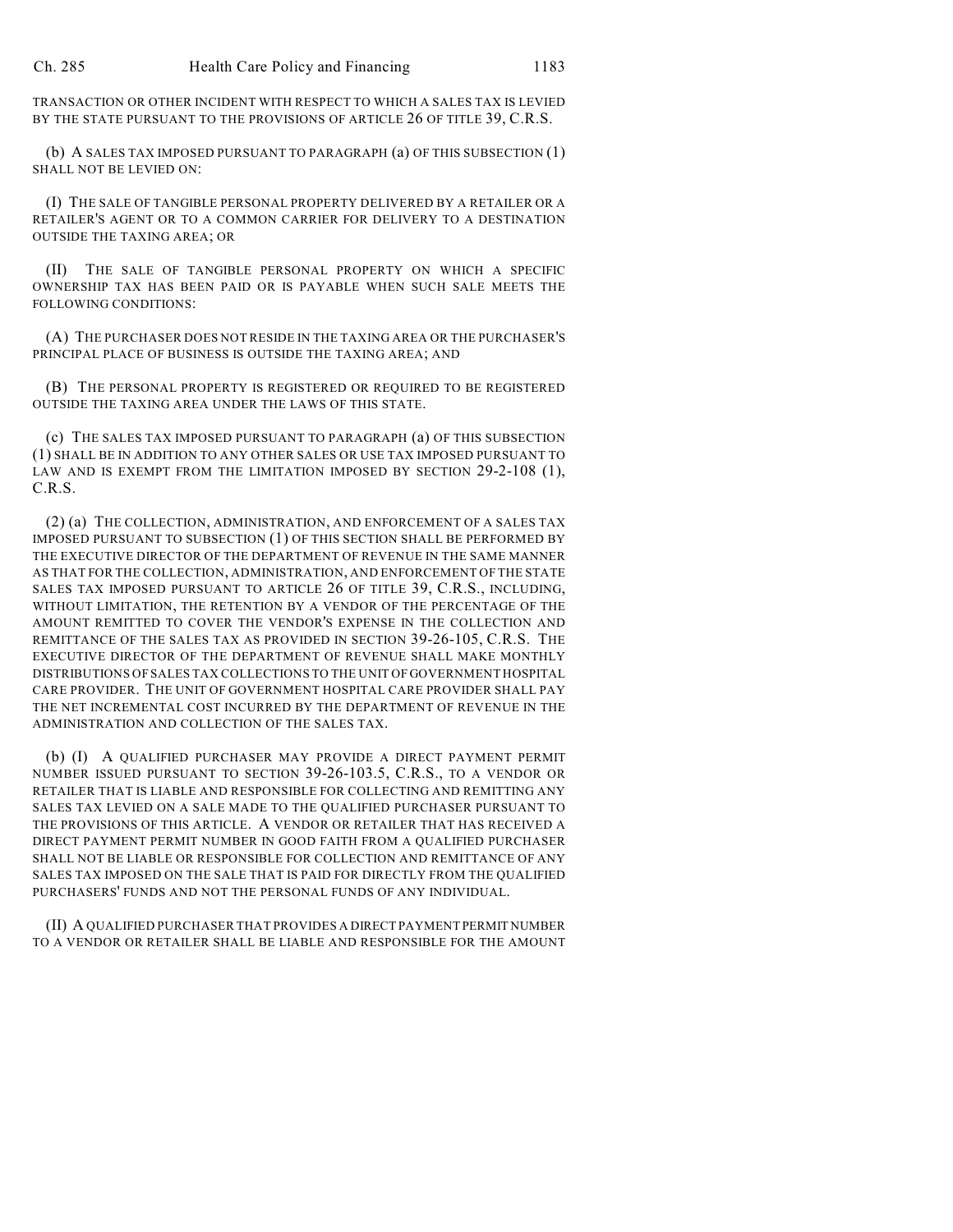OF SALES TAX LEVIED ON A SALE MADE TO THE QUALIFIED PURCHASER PURSUANT TO THE PROVISIONS OF THIS ARTICLE IN THE SAME MANNER AS LIABILITY WOULD BE IMPOSED ON A QUALIFIED PURCHASER FOR STATE SALES TAX PURSUANT TO SECTION 39-26-105 (3), C.R.S.

(3) A SALES TAX SHALL NOT BE LEVIED BY A UNIT OF GOVERNMENT HOSPITAL CARE PROVIDER WITHOUT FIRST COMPLYING WITH THIS SECTION AND SECTION 25-42-106.

**25-42-104. Use of revenues derived from sales tax.** THE REVENUES DERIVED BY A UNIT OF GOVERNMENT HOSPITAL CARE PROVIDER FROM THE LEVY AND COLLECTION OF THE SALES TAX AUTHORIZED BY THIS ARTICLE SHALL BE IN ADDITION TO AND SHALL NOT BE USED TO REPLACE ANY STATE FUNDING THAT THE UNIT OF GOVERNMENT HOSPITAL CARE PROVIDER OR ANY OTHER STATE OR LOCAL GOVERNMENT ENTITY WOULD OTHERWISE BE ENTITLED TO RECEIVE FROM THE STATE. THE UNIT OF GOVERNMENT HOSPITAL CARE PROVIDER MAY USE SAID REVENUES FOR ANY PURPOSE PERMITTED BY LAW OR BY THE TERMS OF ITS ORGANIZATIONAL DOCUMENTS.

**25-42-105. Preservation of enterprise status of certain providers and activities.** THE AUTHORITY GRANTED IN THIS ARTICLE SHALL BE SUBJECT TO AFFIRMATIVE ACTION OF THE GOVERNING BODY OF A UNIT OF GOVERNMENT HOSPITAL CARE PROVIDER TO AVAIL ITSELF OF THIS AUTHORITY AND SHALL BE CONTINGENT UPON ELECTORAL APPROVAL AT AN ELECTION HELD PURSUANT TO SECTIONS 25-42-103 (1) (a) AND 25-42-106. THE ENACTMENT OF THIS ARTICLE SHALL NOT AFFECT THE TREATMENT OF ANY EXISTING OR FUTURE ACTIVITY OF A UNIT OF GOVERNMENT HOSPITAL CARE PROVIDER AS AN ENTERPRISE FOR PURPOSES OF SECTION 20 OF ARTICLE X OF THE STATE CONSTITUTION.

**25-42-106. Call, notice, conduct, and determination of results of tax elections.** AN ELECTION HELD PURSUANT TO THIS ARTICLE MAY BE CONDUCTED UNDER THE PROVISIONS OF EITHER THE "UNIFORM ELECTION CODE OF 1992", ARTICLES 1 TO 13 OF TITLE 1, C.R.S., OR THE "COLORADO MUNICIPAL ELECTION CODE OF 1965", ARTICLE 10 OF TITLE 31, C.R.S.

**25-42-107. Authority granted supplemental to other authority.** THE AUTHORITY GRANTED BY THIS ARTICLE SHALL BE IN ADDITION AND SUPPLEMENTAL TO, AND NOT IN LIEU OF, THE AUTHORITY GRANTED BY OTHER LAWS.

**SECTION 2.** 25.5-4-103, Colorado Revised Statutes, is amended BY THE ADDITION OF A NEW SUBSECTION to read:

**25.5-4-103. Definitions.** As used in this article and articles 5 and 6 of this title, unless the context otherwise requires:

(25.5) "STATE UNIVERSITY TEACHING HOSPITAL" MEANS A HOSPITAL LICENSED OR CERTIFIED PURSUANT TO SECTION 25-1.5-103 (1) (a), C.R.S.:

(a) THAT PROVIDES SUPERVISED TEACHING EXPERIENCES TO GRADUATE MEDICAL SCHOOL INTERNS AND RESIDENTS ENROLLED IN A STATE INSTITUTION OF HIGHER EDUCATION AS DEFINED IN SECTION 23-18-102 (10), C.R.S.; AND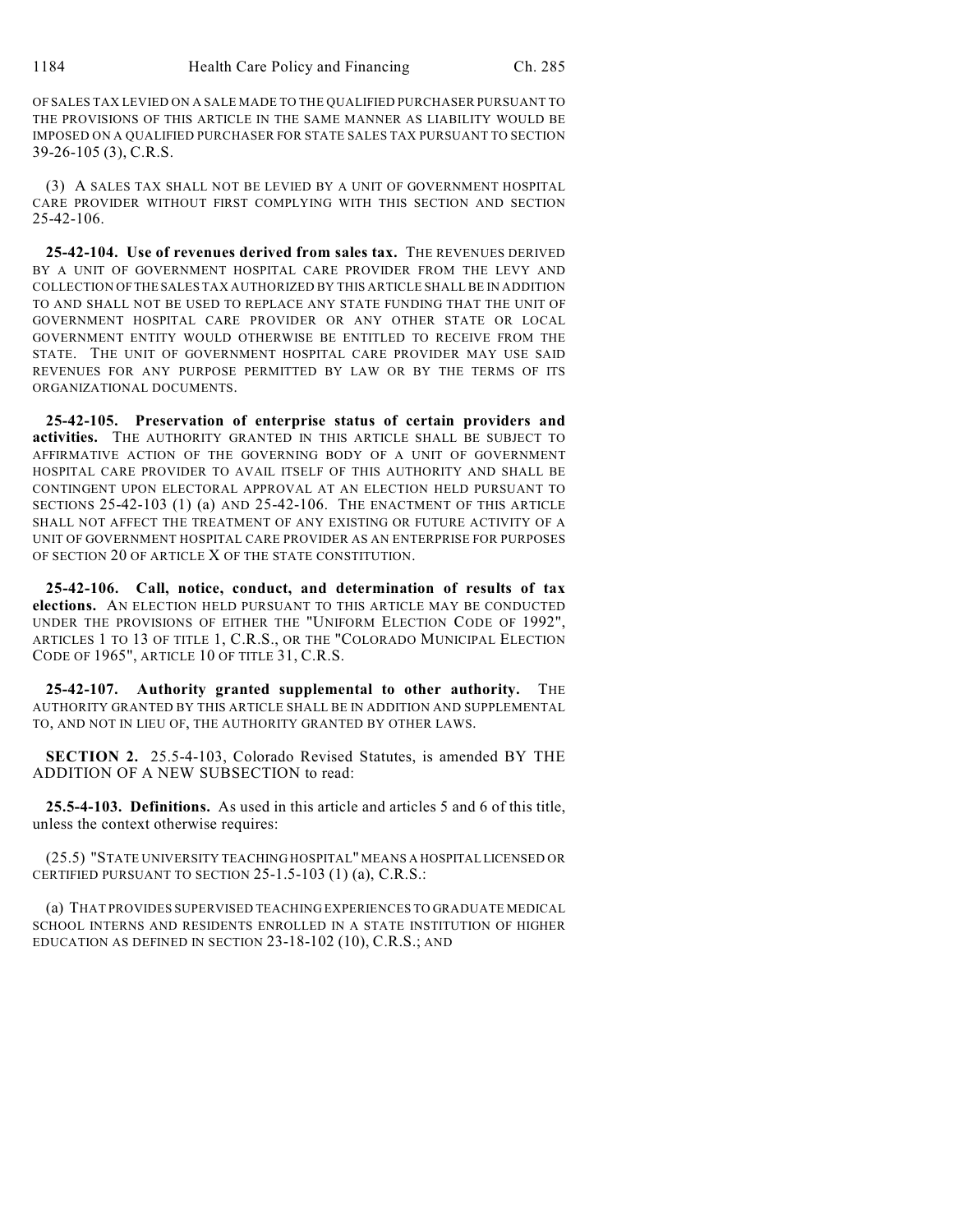(b) IN WHICH MORE THAN FIFTY PERCENT OF ITS CREDENTIALED PHYSICIANS ARE MEMBERS OF THE FACULTY AT A STATE INSTITUTION OF HIGHER EDUCATION AS DEFINED IN SECTION 23-18-102 (10), C.R.S.

**SECTION 3.** Part 4 of article 4 of title 25.5, Colorado Revised Statutes, is amended BY THE ADDITION OF A NEW SECTION to read:

**25.5-4-402.5. Providers - state university teaching hospitals.** SUBJECT TO APPROPRIATIONS BY THE GENERAL ASSEMBLY, THE STATE DEPARTMENT SHALL MAKE PAYMENTS TO STATE UNIVERSITY TEACHING HOSPITALS FOR PROVIDING CARE UNDER THE STATE'S MEDICAL ASSISTANCE PROGRAM ESTABLISHED PURSUANT TO THIS ARTICLE AND ARTICLES 5 AND 6 OF THIS TITLE.

**SECTION 4.** Part V (2), (5), and the affected totals of section 2 of chapter 466, Session Laws of Colorado 2007, as amended by section 1 of House Bill 08-1285 and section 10 of House Bill 08-1375, enacted at the Second Regular Session of the Sixty-sixth General Assembly, are amended to read:

Section 2. **Appropriation.**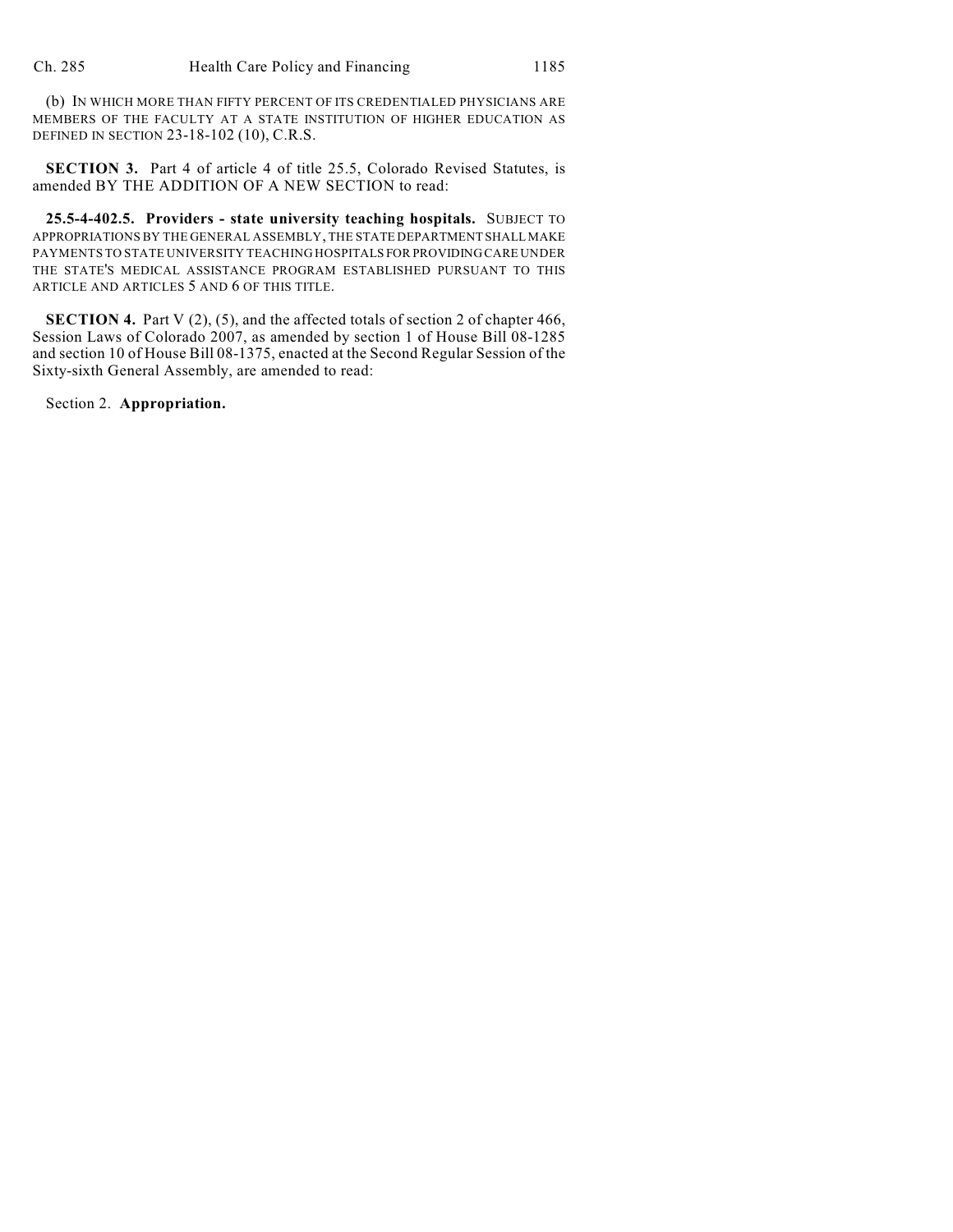Ch. 285 Health Care Policy and Financing 1186

|                 |              | APPROPRIATION FROM |               |              |               |                |  |
|-----------------|--------------|--------------------|---------------|--------------|---------------|----------------|--|
| ITEM &          | <b>TOTAL</b> | <b>GENERAL</b>     | GENERAL       | CASH         | <b>CASH</b>   | <b>FEDERAL</b> |  |
| <b>SUBTOTAL</b> |              | <b>FUND</b>        | <b>FUND</b>   | <b>FUNDS</b> | <b>FUNDS</b>  | <b>FUNDS</b>   |  |
|                 |              |                    | <b>EXEMPT</b> |              | <b>EXEMPT</b> |                |  |
| Φ               |              |                    |               |              |               |                |  |

**PART V DEPARTMENT OF HEALTH CARE POLICY AND FINANCING**

|                                    | (2) MEDICAL SERVICES PREMIUMS <sup>25, 26, 27, 28, 29</sup> |
|------------------------------------|-------------------------------------------------------------|
| Services for 35,790                |                                                             |
| Supplemental Security              |                                                             |
| Income Adults 65 and               |                                                             |
| Older (SSI $65 +$ ) at an          |                                                             |
| average cost of                    |                                                             |
| <del>\$19,930.28</del> \$19,925.97 | <del>713,304,662</del>                                      |
|                                    | 713,150,388                                                 |
| Services for 6,098                 |                                                             |
| Supplemental Security              |                                                             |
| Income Adults 60 to 64             |                                                             |
| Years of Age (SSI 60 -             |                                                             |
| 64) at an average cost             |                                                             |
| of <del>\$16,129.79</del>          |                                                             |
| \$16,126.30                        | <del>98.359.442</del>                                       |
|                                    | 98,338,169                                                  |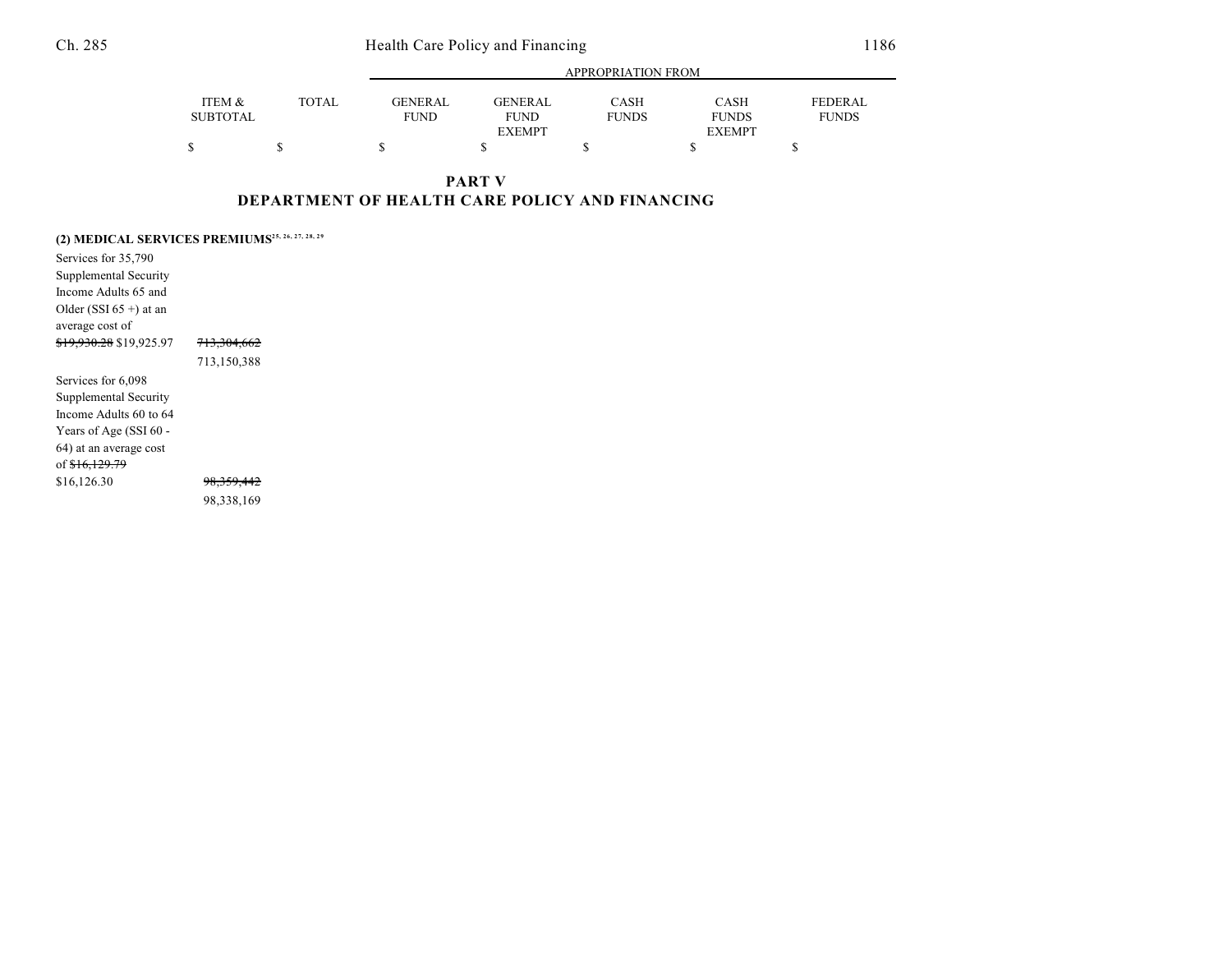| Services for 14,086      |             |
|--------------------------|-------------|
| Qualified Medicare       |             |
| Beneficiaries (QMBs)     |             |
| and Special              |             |
| Low-Income Medicare      |             |
| Beneficiaries (SLIMBs)   |             |
| at an average cost of    |             |
| \$1,324.60 \$1,324.31    | 18,658,267  |
|                          |             |
|                          | 18,654,232  |
| Services for 49,565      |             |
| Supplemental Security    |             |
| Income Disabled          |             |
| Individuals at an        |             |
| average cost of          |             |
| \$12,844.01 \$12,841.23  | 636,613,188 |
|                          | 636,475,501 |
|                          |             |
| Services for 43,972      |             |
| Categorically Eligible   |             |
| Low-income Adults at     |             |
| an average cost of       |             |
| \$4,395.95 \$4,395.00    | 193,298,920 |
|                          | 193,257,113 |
| Services for 5,895       |             |
| <b>Baby Care Program</b> |             |
| Adults at an average     |             |
| cost of \$9,118.00       |             |
|                          |             |
| \$9,116.03               | 53,750,614  |
|                          | 53,738,989  |
|                          |             |

Ch. 285

Health Care Policy and Financing 1187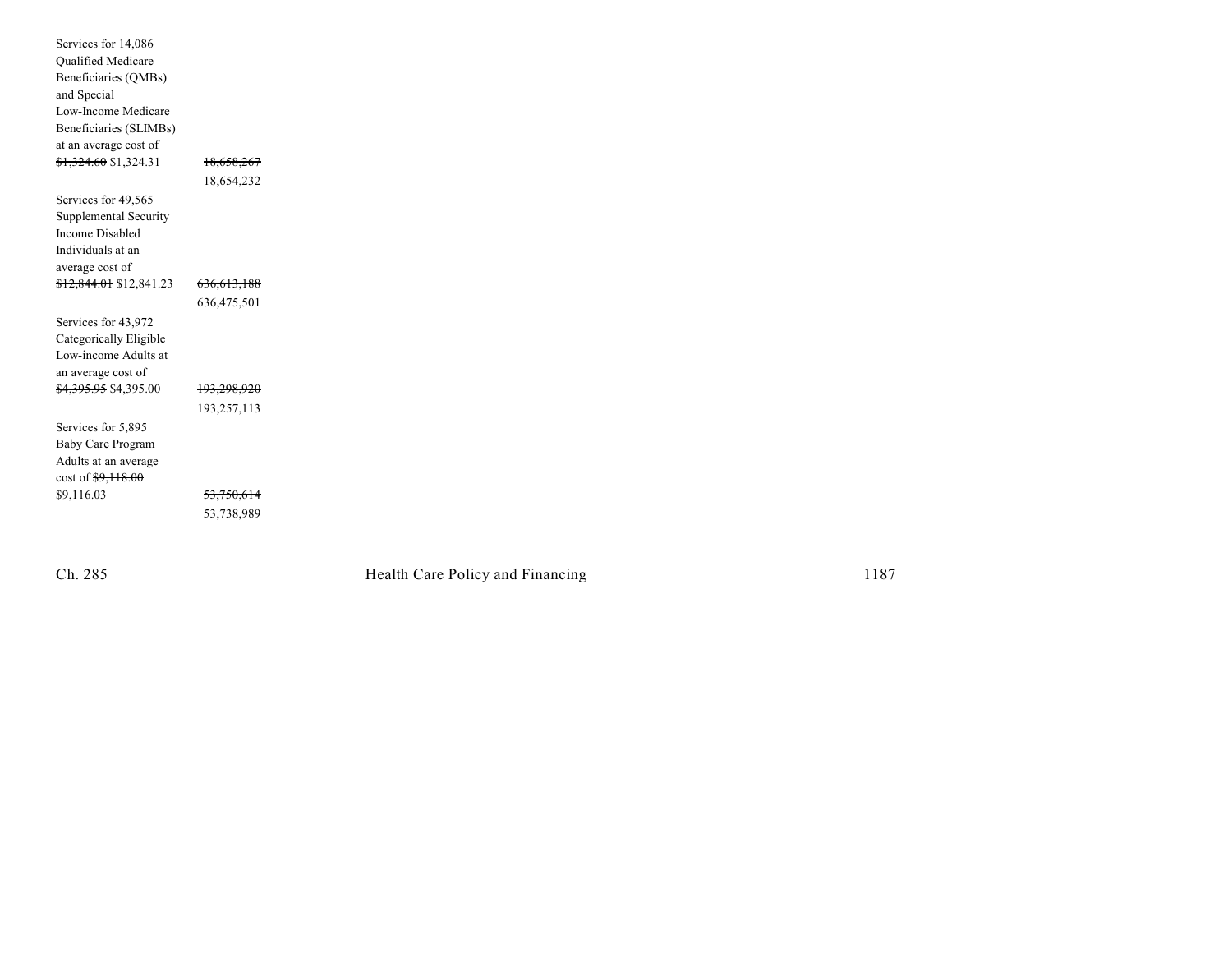## Ch. 285 Health Care Policy and Financing 1188

|                                                                                                                                                                                                                                                                                                                                     |                                                   |                    | APPROPRIATION FROM                  |                                                      |                            |                                             |                                      |
|-------------------------------------------------------------------------------------------------------------------------------------------------------------------------------------------------------------------------------------------------------------------------------------------------------------------------------------|---------------------------------------------------|--------------------|-------------------------------------|------------------------------------------------------|----------------------------|---------------------------------------------|--------------------------------------|
|                                                                                                                                                                                                                                                                                                                                     | ITEM &<br><b>SUBTOTAL</b><br>\$                   | <b>TOTAL</b><br>\$ | <b>GENERAL</b><br><b>FUND</b><br>\$ | <b>GENERAL</b><br><b>FUND</b><br><b>EXEMPT</b><br>\$ | CASH<br><b>FUNDS</b><br>\$ | CASH<br><b>FUNDS</b><br><b>EXEMPT</b><br>\$ | <b>FEDERAL</b><br><b>FUNDS</b><br>\$ |
| Services for 271 Breast<br>and Cervical Cancer<br>Treatment Clients at an<br>Average Cost of<br>\$24,948.51<br>Services for 8,567<br><b>Expansion Health Care</b><br>Low-Income Adult<br>Clients at an Average<br>Cost of \$2,152.39<br>Services for 198,500<br>Eligible Children at an<br>average cost of<br>\$1,731.46 \$1,731.09 | 6,761,046<br>18,439,505<br><del>343,695,026</del> |                    |                                     |                                                      |                            |                                             |                                      |
| Services for 16,572<br>Foster Children at an<br>average cost of<br>\$3,682.40 \$3,681.61                                                                                                                                                                                                                                            | 343,620,691<br>61,024,788<br>61,011,590           |                    |                                     |                                                      |                            |                                             |                                      |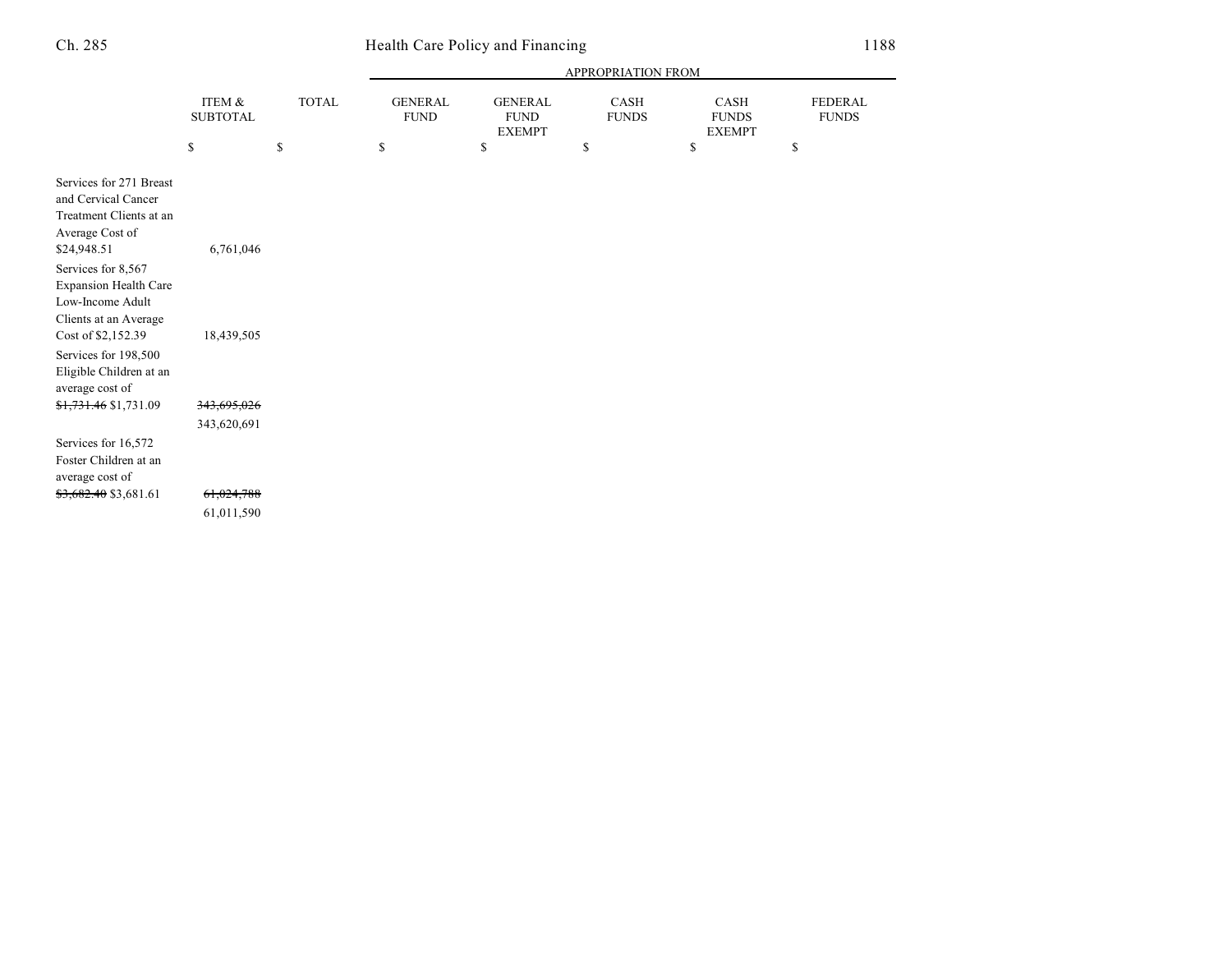| Services for 3,972                 |                       |               |                |             |                         |                          |
|------------------------------------|-----------------------|---------------|----------------|-------------|-------------------------|--------------------------|
| Non-Citizens at an                 |                       |               |                |             |                         |                          |
| average cost of                    |                       |               |                |             |                         |                          |
| <del>\$13,695.23</del> \$13,692.27 | <del>54,397,462</del> |               |                |             |                         |                          |
|                                    | 54,385,696            |               |                |             |                         |                          |
|                                    |                       | 2,198,302,920 | 693,261,247(M) | 327,500,000 | 75,870,908 <sup>b</sup> | <del>1,101,670,765</del> |
|                                    |                       | 2,197,832,920 | 693.026.247    |             |                         | 1,101,435,765            |

<sup>b</sup> Of this amount, \$60,765,052 shall from the Health Care Expansion Fund created in Section 24-22-117 (2) (a) (I), C.R.S.; \$13,412,247 represents public funds certified as representing expenditures incurred by public nursing homes and hospitals that are eligible for federal financial participation under the Medicaid program; \$725,764 (T) shall be transferred from the Department of Public Health and Environment pursuant to Section 24-22-117 (2) (d) (II) (C), \$430,000 shall be from the Autism Treatment Fund created in Section 25.5-6-805, C.R.S.; and \$410,975 shall be from the from the Breast and Cervical Cancer Treatment Fund created in Section 25.5-5-308 (8) (a), C.R.S.; and \$126,870 shall be from gifts, grants, and donations.

#### **(5) OTHER MEDICAL SERVICES**

| Services for Old Age                                                                  |            |                                  |                         |         |
|---------------------------------------------------------------------------------------|------------|----------------------------------|-------------------------|---------|
| Pension State Medical                                                                 |            |                                  |                         |         |
| Program clients <sup>35</sup>                                                         | 13,974,451 |                                  | 13,974,451 <sup>a</sup> |         |
| H.B. 05-1262 Transfer<br>of Tobacco Tax Cash<br>Fund into the<br>Supplemental Old Age |            |                                  |                         |         |
| Pension State Medical                                                                 |            |                                  |                         |         |
| Fund<br>University of Colorado<br>Family Medicine                                     | 2,500,500  |                                  | $2,500,500^{\circ}$     |         |
| <b>Residency Training</b>                                                             |            |                                  |                         |         |
| Programs                                                                              | 1,903,558  | 951,779(M)                       |                         | 951,779 |
| Ch. 285                                                                               |            | Health Care Policy and Financing |                         | 1189    |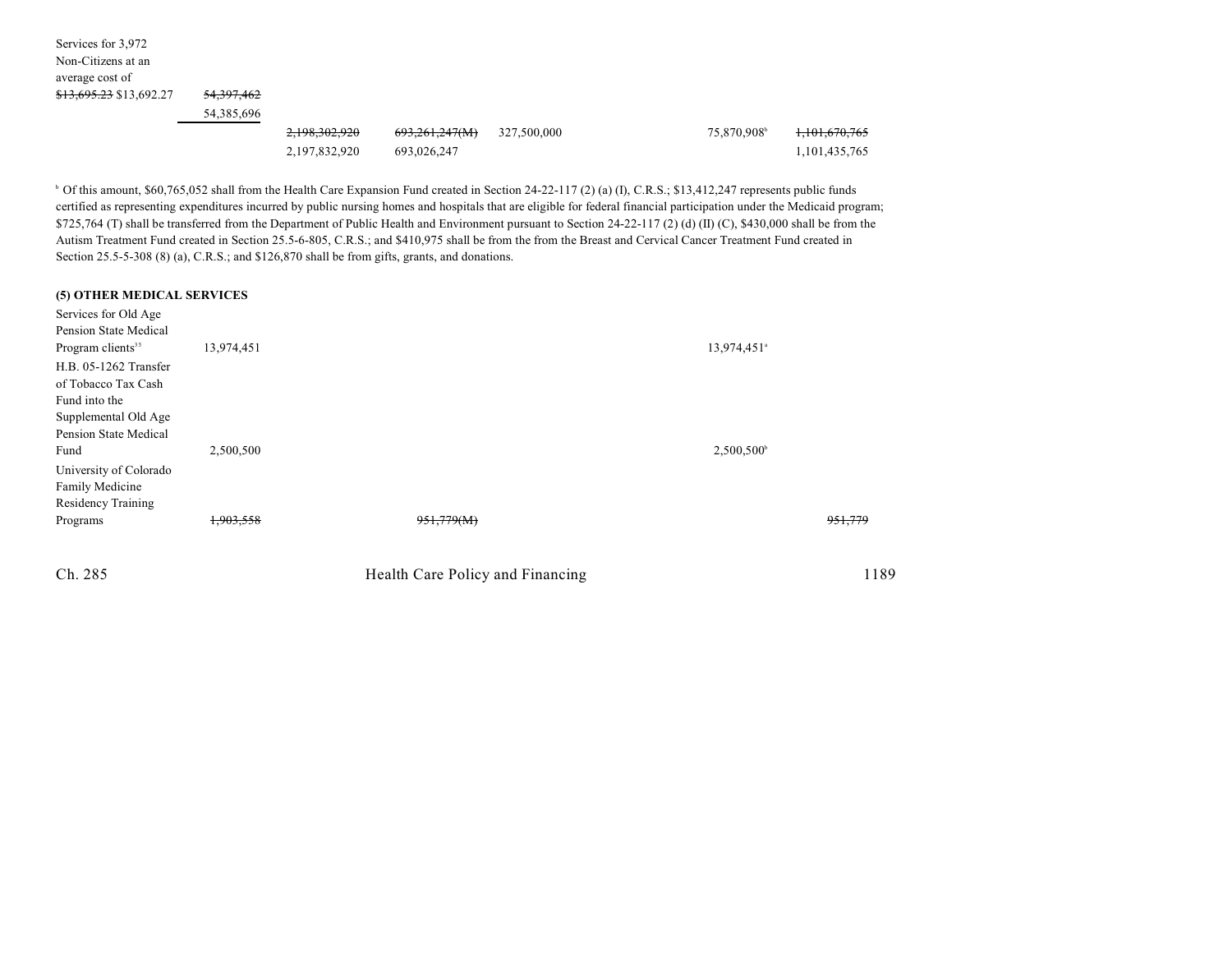### Health Care Policy and Financing 1190

|                               |                           |              | <b>APPROPRIATION FROM</b>     |                                                |                             |                                              |                         |  |
|-------------------------------|---------------------------|--------------|-------------------------------|------------------------------------------------|-----------------------------|----------------------------------------------|-------------------------|--|
|                               | ITEM &<br><b>SUBTOTAL</b> | <b>TOTAL</b> | <b>GENERAL</b><br><b>FUND</b> | <b>GENERAL</b><br><b>FUND</b><br><b>EXEMPT</b> | <b>CASH</b><br><b>FUNDS</b> | <b>CASH</b><br><b>FUNDS</b><br><b>EXEMPT</b> | FEDERAL<br><b>FUNDS</b> |  |
|                               | \$                        | \$           | \$                            | \$                                             | \$                          | \$<br>\$                                     |                         |  |
|                               | 1,868,307                 |              | 934,153(M)                    |                                                |                             |                                              | 934,154                 |  |
| <b>Enhanced Prenatal Care</b> |                           |              |                               |                                                |                             |                                              |                         |  |
| Training and Technical        |                           |              |                               |                                                |                             |                                              |                         |  |
| Assistance                    | 108,999                   |              | 54,500(M)                     |                                                |                             |                                              | 54,499                  |  |
| Nurse Home Visitor            |                           |              |                               |                                                |                             |                                              |                         |  |
| Program                       | 3,010,000                 |              |                               |                                                |                             | $1,505,000(T)$ <sup>c</sup>                  | 1,505,000               |  |
| Medicare                      |                           |              |                               |                                                |                             |                                              |                         |  |
| Modernization Act of          |                           |              |                               |                                                |                             |                                              |                         |  |
| 2003 State                    |                           |              |                               |                                                |                             |                                              |                         |  |
| Contribution Payment          | 79,268,378                |              | 79,268,378                    |                                                |                             |                                              |                         |  |
| <b>STATE UNIVERSITY</b>       |                           |              |                               |                                                |                             |                                              |                         |  |
| TEACHING HOSPITALS,           |                           |              |                               |                                                |                             |                                              |                         |  |
| <b>DENVER HEALTH AND</b>      |                           |              |                               |                                                |                             |                                              |                         |  |
| HOSPITAL AUTHORITY            | 410,000                   |              | 205,000(M)                    |                                                |                             |                                              | 205,000                 |  |
| <b>STATE UNIVERSITY</b>       |                           |              |                               |                                                |                             |                                              |                         |  |
| <b>TEACHING HOSPITALS,</b>    |                           |              |                               |                                                |                             |                                              |                         |  |
| <b>UNIVERSITY OF</b>          |                           |              |                               |                                                |                             |                                              |                         |  |
| <b>COLORADO HOSPITAL</b>      |                           |              |                               |                                                |                             |                                              |                         |  |
| <b>AUTHORITY</b>              | 95,251                    |              | 47,626(M)                     |                                                |                             |                                              | 47,625                  |  |
| S.B. 97-101 Public            |                           |              |                               |                                                |                             |                                              |                         |  |
| School Health                 |                           |              |                               |                                                |                             |                                              |                         |  |
| Services <sup>36</sup>        | 41,808,014                |              | 10,480,201                    |                                                |                             | $16,007,021$ <sup>d</sup>                    | 15,320,792              |  |
|                               |                           | 142,573,900  |                               |                                                |                             |                                              |                         |  |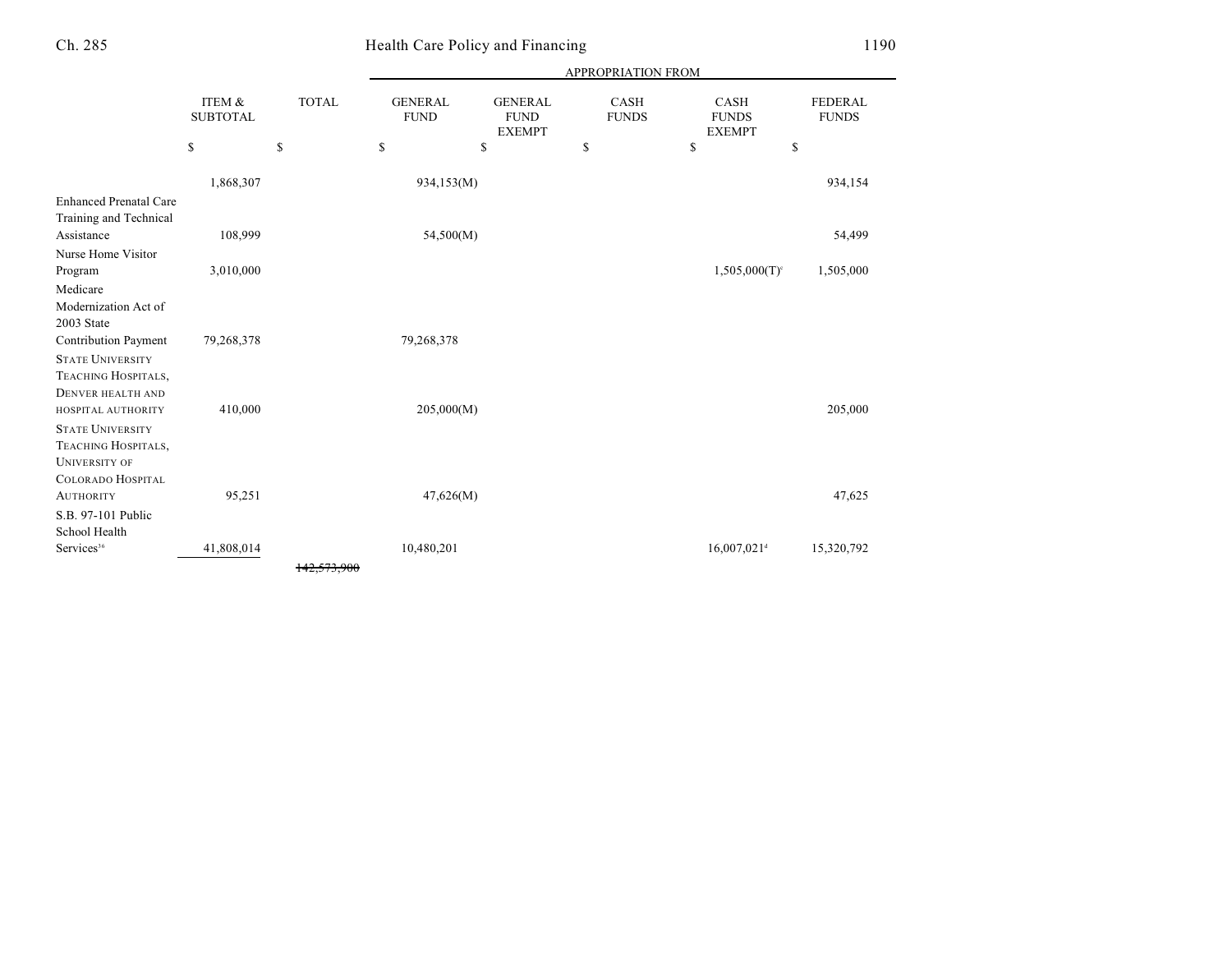#### 143,043,900

<sup>a</sup> Of this amount, \$9,998,483 shall be from the Old Age Pension Health and Medical Care Fund, pursuant to Section 7 (C) of Article 24 of the State Constitution, and \$3,975,968 shall be from the Supplemental Old Age Pension Health and Medical Care Fund created in Section 25.5-2-101 (3), C.R.S. Of the amount from the Supplemental Old Age Pension Health and Medical Care Fund, \$2,500,500 is a transfer of funds from the Tobacco Tax Cash Fund created in Section 24-22-117 (1) (a), C.R.S., \$750,000 is the statutory required transfer into the fund pursuant to the provisions of Section 39-26-123 (3), C.R.S., and \$725,468 is unexpended fund balance in the Supplemental Old Age Pension Health Medical Care Fund.

<sup>b</sup> This amount shall be from the Tobacco Tax Cash Fund created in Section 24-22-117 (1) (a), C.R.S. This appropriation meets the requirement to appropriate a portion of the revenues collected from the imposition of additional state cigarette and tobacco taxes to the Old Age Pension program for health related purposes pursuant to Section 21 of Article X of the State Constitution.

 $\degree$  This amount shall be transferred from the Department of Public Health and Environment.

<sup>d</sup> This amount represents funds certified as representing expenditures incurred by school districts that are eligible for federal financial participation under Medicaid.

Ch. 285 Health Care Policy and Financing 1191